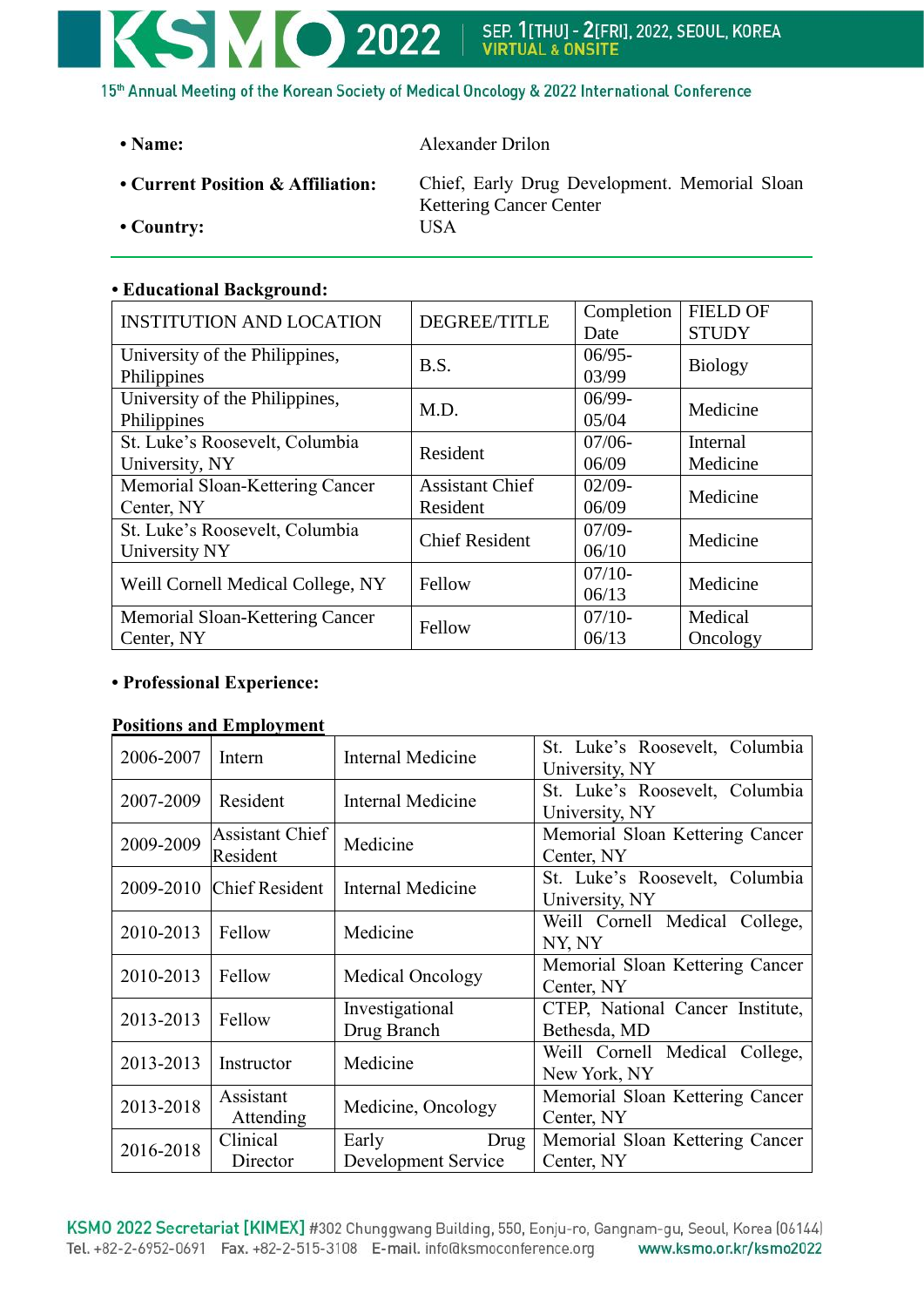#### 15<sup>th</sup> Annual Meeting of the Korean Society of Medical Oncology & 2022 International Conference

| 2016-2018 | Research  | Early<br>Drug       | Memorial Sloan Kettering Cancer |
|-----------|-----------|---------------------|---------------------------------|
|           | Director  | Development Service | Center, NY                      |
| 2018-     | Associate | Medicine, Oncology  | Memorial Sloan Kettering Cancer |
|           | Attending |                     | Center, NY                      |
| 2018-     | Associate | Medicine            | Weill Cornell Medical College,  |
|           | Professor |                     | New York, NY                    |
| $2020 -$  | Chief     | Early<br>Drug       | Memorial Sloan Kettering Cancer |
|           |           | Development Service | Center, NY                      |

# **Honors and Fellowships**

| 1999 | <b>Oblation Scholar</b>            | University of the Philippines                   |  |
|------|------------------------------------|-------------------------------------------------|--|
| 1999 | Magna Cum Laude                    | Bachelor of Science in Biology, Univ. of the    |  |
|      |                                    | Philippines                                     |  |
| 2004 | Medical<br>Outstanding<br>Most     | University of the Philippines College of        |  |
|      | Graduate                           | Medicine                                        |  |
| 2004 | Cum Laude                          | Doctor of Medicine, University<br>of<br>the     |  |
|      |                                    | Philippines                                     |  |
| 2004 | Ten Outstanding Students of the    | Republic of the Philippines                     |  |
|      | Philippines                        |                                                 |  |
| 2009 | <b>Outstanding Senior Resident</b> | St. Luke's Roosevelt, Columbia University       |  |
| 2012 | John Mendelssohn House<br>Staff    | Memorial Sloan Kettering Cancer Center          |  |
|      | <b>Teaching Award</b>              | (MSKCC)                                         |  |
| 2012 | Fellowship Award                   | International Association for the Study of Lung |  |
|      |                                    | Cancer (IASLC)                                  |  |
| 2012 | Young Investigator Award           | Conquer Cancer Foundation (CCF) /American       |  |
|      |                                    | Society of Clinical Oncology (ASCO)             |  |
| 2013 | Young Investigator Award           | National Lung Cancer Partnership (NLCP)         |  |
| 2014 | Career Development Award           | Conquer Cancer Foundation (CCF)/ American       |  |
|      |                                    | Society of Clinical Oncology (ASCO)             |  |
| 2015 | <b>Research Grant Award</b>        | Lung Cancer Research Foundation (LCRF)          |  |
| 2016 | House Staff Teaching Award         | Memorial Sloan Kettering Cancer Center          |  |
| 2018 | <b>Research Recognition Award</b>  | Division of Solid Tumor Oncology, MSKCC         |  |

#### **• Professional Organizations:**

| Organization                                                   | <b>Dates</b> |
|----------------------------------------------------------------|--------------|
| Phi Sigma Society International Biologic Honors Society        | 1999-2004    |
| Phi Kappa Phi International Honors Society                     | 1999-2004    |
| American Society of Hematology (ASH)                           | 2010-2013    |
| American Society of Clinical Oncology (ASCO)                   | 2010-present |
| International Society of Geriatric Oncology (SIOG)             | 2011-2015    |
| International Association for the Study of Lung Cancer (IASLC) | 2011-present |
| American Association for Cancer Research (AACR)                | 2012-present |

# **• Main Scientific Publications:**

1. *NTRK***-rearranged cancers**. I was global lead accruer to the phase 1/2 studies that established the activity of larotrectinib and entrectinib (NAVIGATE and STARTRK-1/2). These programs resulted in US FDA Breakthrough Designation and Accelerated US FDA approval for both drugs, the Japanese Ministry of Health, Labour and Welfare approval for entrectinib for adult and pediatric patients with *NTRK* fusion-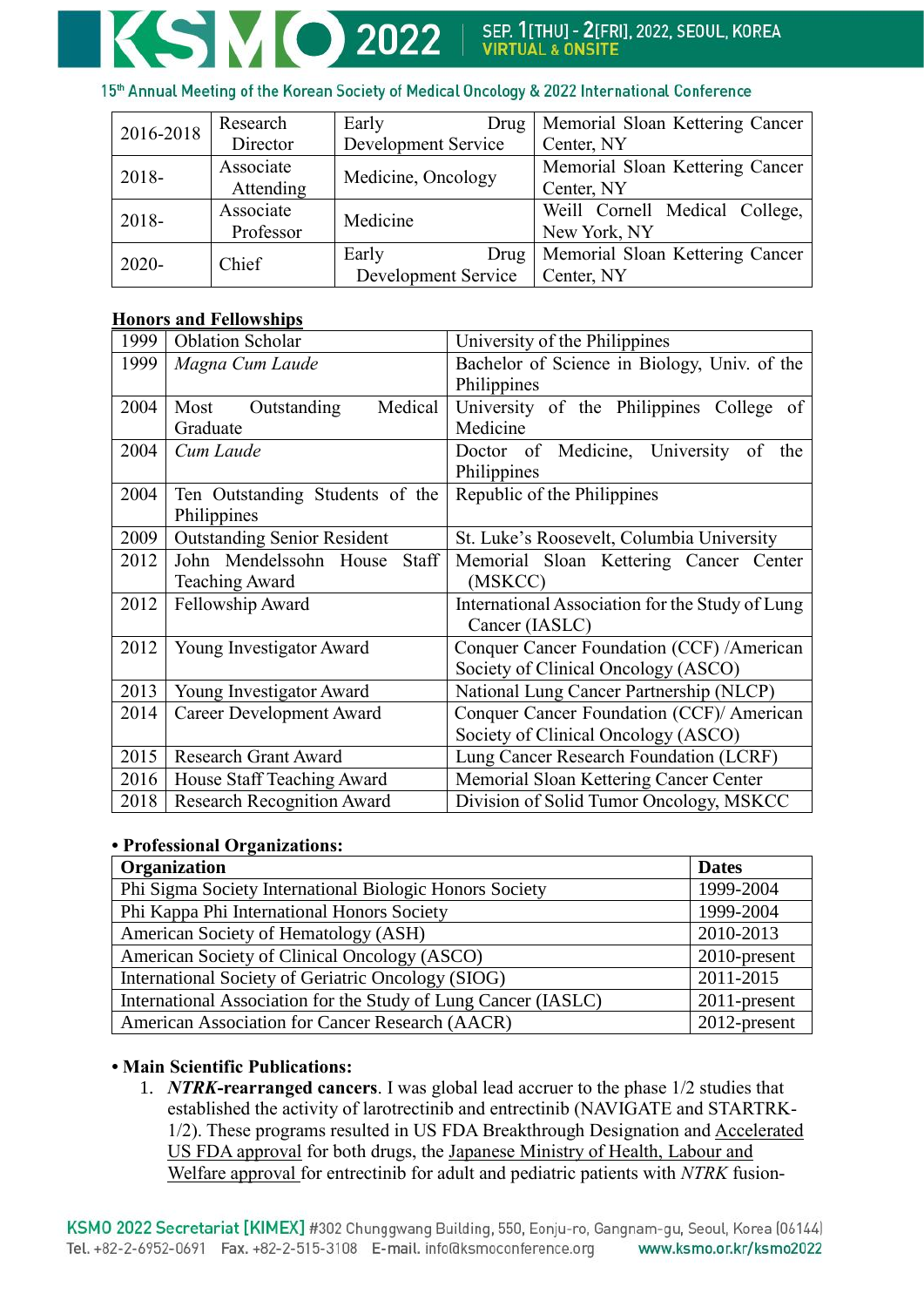

15th Annual Meeting of the Korean Society of Medical Oncology & 2022 International Conference

positive cancers, as well as health care agency approvals in Canada, Brazil, and Europe. My team was the first to describe *NTRK* solvent front and xDFG mediated resistance to first-generation TRK inhibition, and the first to treat and achieve responses in patients with solvent front mutations with the next generation TRK inhibitors selitrectinib and repotrectinib. We were also the first to describe offtarget/bypass resistance and treat with combination TRK-MET/RAF therapy in patients with *NTRK* fusion-positive cancers that progressed on larotrectinib/entrectinib.

- a. **Drilon A**, Laetsch TW, Kummar S, DuBois SG, Lassen UN, Demetri GD, et al, Hong DS, Hyman DM. Efficacy of Larotrectinib in TRK Fusion-Positive Cancers in Adults and Children. N Engl J Med. 2018 Feb 22;378(8):731-739. PMID: 29466156
- b. **[Senior Author]** Hong DS, DuBois SG, Kummar S, Farago AF, Albert CM, Rohrberg KS, van Tilburg CM, Nagasubramanian R, Berlin JD, Federman N, Mascarenhas L, Geoerger B, Dowlati A, Pappo AS, Bielack S, Doz F, McDermott R, Patel JD, Schilder RJ, Tahara M, Pfister SM, Witt O, Ladanyi M, Rudzinski ER, Nanda S, Childs BH, Laetsch TW, Hyman DM, **Drilon A**. Larotrectinib in patients with TRK fusion-positive solid tumours: a pooled analysis of three phase 1/2 clinical trials. Lancet Oncol. 2020 Apr;21(4):531- 540.
- c. **Drilon A**, Nagasubramanian R, Blake JF, Ku N, Tuch BB, Ebata K, Smith S, et al, Rothenberg SM, Hyman DM. A Next-Generation TRK Kinase Inhibitor Overcomes Acquired Resistance to Prior TRK Kinase Inhibition in Patients with TRK Fusion-Positive Solid Tumors. Cancer Discov. 2017 Sep;7(9):963- 972. doi: 10.1158/2159-8290.CD-17-0507. Epub 2017 Jun 3. PMID: 28578312
- d. **Drilon A**, Ou SI, Cho BC, Kim DW, Lee J, Lin JJ, Zhu VW, Ahn MJ, Camidge DR, et al, Cui JJ, Shaw AT. Repotrectinib (TPX-0005) Is a Next-Generation ROS1/TRK/ALK Inhibitor That Potently Inhibits ROS1/TRK/ALK Solvent- Front Mutations. Cancer Discov. 2018 Oct;8(10):1227-1236. doi: 10.1158/2159-8290.CD-18-0484. Epub 2018 Aug 9.
- 2. *RET*-rearranged and *RET*-mutant cancers. I was the first to design and mount a prospective trial of a RET inhibitor (cabozantinib) for patients with *RET*-rearranged lung cancers. This data resulted in the eventual inclusion of cabozantinib in the NCCN Guidelines for Non-Small Cell Lung Cancers. I am the lead global principal investigator for LIBRETTO-001, a phase 1/2 study of selpercatinib for patients with RET-altered cancers. This resulted in the US FDA granting Breakthrough Designation and Accelerated Approval to selpercatinib for lung and thyroid cancers that harbor these alterations; approval/drug designation subsequently extended to the EU, Switzerland, UK, Canada and EUA. I started the first global registry for patients with RET-dependent lung cancers. My team was the first to identify *MET* amplification as a recurring bypass resistance mechanism to selpercatinib; we were the first to treat patients with the combination of RET-MET inhibition.
	- a. **Drilon A**, Oxnard GR, Tan SWD, Loong HHF, Johnson M, Gainor J, Olek E, Rothhenberg SM, Goto K, Subbiah V. Efficacy of Selpercatinib in RET Fusion-Positive Non-Small-Cell Lung Cancer. N Engl J Med. Aug 2020. PMID: 32846060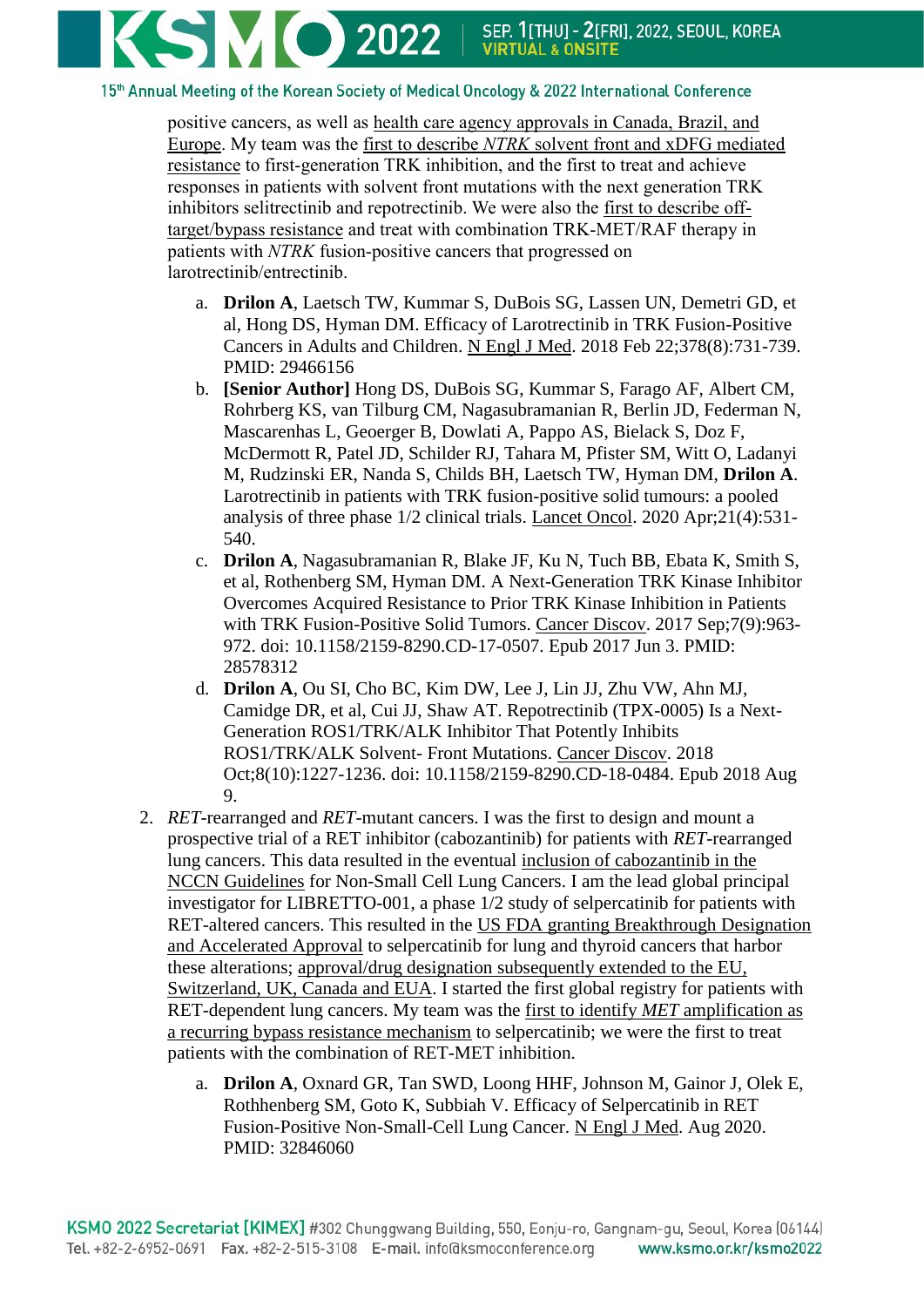**KSMO 2022** | SEP. 1[THU] - 2[FRI], 2022, SEOUL, KOREA

15th Annual Meeting of the Korean Society of Medical Oncology & 2022 International Conference

- b. **Drilon A**, Rekhtman N, Arcila M, Wang L, Ni A, Albano M, Van Voorthuysen M, et al, Ladanyi M, Kris MG. Cabozantinib in patients with advanced RET-rearranged non-small-cell lung cancer: an open-label, singlecentre, phase 2, single-arm trial. Lancet Oncol. 2016 Dec;17(12):1653-1660. PMID: 27825636
- c. **Drilon A**, Wang L, Hasanovic A, Suehara Y, Lipson D, Stephens P, Ross J, et al, Ladanyi M, Rizvi N. Response to Cabozantinib in patients with RET fusion-positive lung adenocarcinomas. Cancer Discov. 2013 Jun;3(6):630-5. Epub 2013 Mar 26. PMID:23533264
- d. **[Senior Author]** Gautschi O, Milia J, Filleron T, Wolf J, Carbone DP, Owen D, et al, Mazières J, **Drilon A**. Targeting RET in Patients With RET-Rearranged Lung Cancers: Results From the Global, Multicenter RET Registry. J Clin Oncol. 2017 May 1;35(13):1403-1410. PMID: 28447912
- 3. *ROS1*-rearranged cancers. I was lead global accruer to the registrational program of entrectinib (STARTRK) which resulted in the drug's FDA Breakthrough Designation and eventual Accelerated FDA approval. I was part of a group that first identified and described conformational resistance (via D2033N mutation acquisition) to ROS1 inhibition with crizotinib. In addition, we were first to demonstrate clinical proof-ofconcept data on the activity of the next-generation ROS1 inhibitor repotrectinib and cabozantinib in on-target resistance. I am global lead of the repotrectinib regulatory program that resulted in US FDA Breakthrough Designation for treatment-naïve ROS1 fusion-positive lung cancers.
	- a. **Drilon A**, Siena S, Dziadziuszko R, Barlesi F, Krebs MG, Shaw AT, de Braud F, Rolfo C, Ahn MJ, Wolf J, Seto T, Cho BC, Patel MR, Chiu CH, John T, Goto K, Karapetis CS, Arkenau HT, Kim SW, Ohe Y, Li YC, Chae YK, Chung CH, Otterson GA, Murakami H, Lin CC, Tan DSW, Prenen H, Riehl T, Chow-Maneval E, Simmons B, Cui N, Johnson A, Eng S, Wilson TR, Doebele RC. Entrectinib in ROS1 fusion-positive non-small-cell lung cancer: integrated analysis of three phase 1-2 trials. Lancet Oncol. 2019 Dec 11. PMID: 31838015
	- b. **Drilon A**, Siena S, Ou SI, Patel M, Ahn MJ, Lee J, Bauer TM, Farago AF, Wheler JJ, Liu SV, Doebele R, Giannetta L, Cerea G, Marrapese G, Schirru M, Amatu A, Bencardino K, Palmeri L, Sartore-Bianchi A, Vanzulli A, et al, Chow-Maneval E, Hornby Z, Multani PS, Shaw AT, De Braud FG. Safety and Antitumor Activity of the Multi-Targeted Pan-TRK, ROS1, and ALK Inhibitor Entrectinib (RXDX-101): Combined Results from Two Phase 1 Trials (ALKA-372-001 and STARTRK-1). Cancer Discov**.** 2017 Apr;7(4):400-409. doi: 10.1158/2159-8290.CD-16-1237. Epub 2017 Feb 9. PMID: 28183697; PMCID: PMC5380583.
	- c. **Drilon A**, Ou SI, Cho BC, Kim DW, Lee J, Lin JJ, Zhu VW, Ahn MJ, Camidge DR, et al, Cui JJ, Shaw AT. Repotrectinib (TPX-0005) Is a Next-Generation ROS1/TRK/ALK Inhibitor That Potently Inhibits ROS1/TRK/ALK Solvent- Front Mutations. Cancer Discov. 2018 Oct;8(10):1227-1236. doi: 10.1158/2159-8290.CD-18-0484. Epub 2018 Aug 9. PMID: 30093503
	- d. **Drilon A**, Somwar R, Wagner JP, Vellore NA, Eide CA, Zabriskie MS, Arcila ME, Hechtman JF, Wang L, Smith RS, Kris MG, Riely GJ, Druker BJ, O'Hare T, Ladanyi M, Davare MA. [A novel crizotinib-resistant solvent-front mutation](http://www.ncbi.nlm.nih.gov/pubmed/26673800)  [responsive to cabozantinib therapy in a patient with ROS1-rearranged lung](http://www.ncbi.nlm.nih.gov/pubmed/26673800)  [cancer.](http://www.ncbi.nlm.nih.gov/pubmed/26673800) Clin Cancer Res. 2015 Dec 16. PMID: 26673800